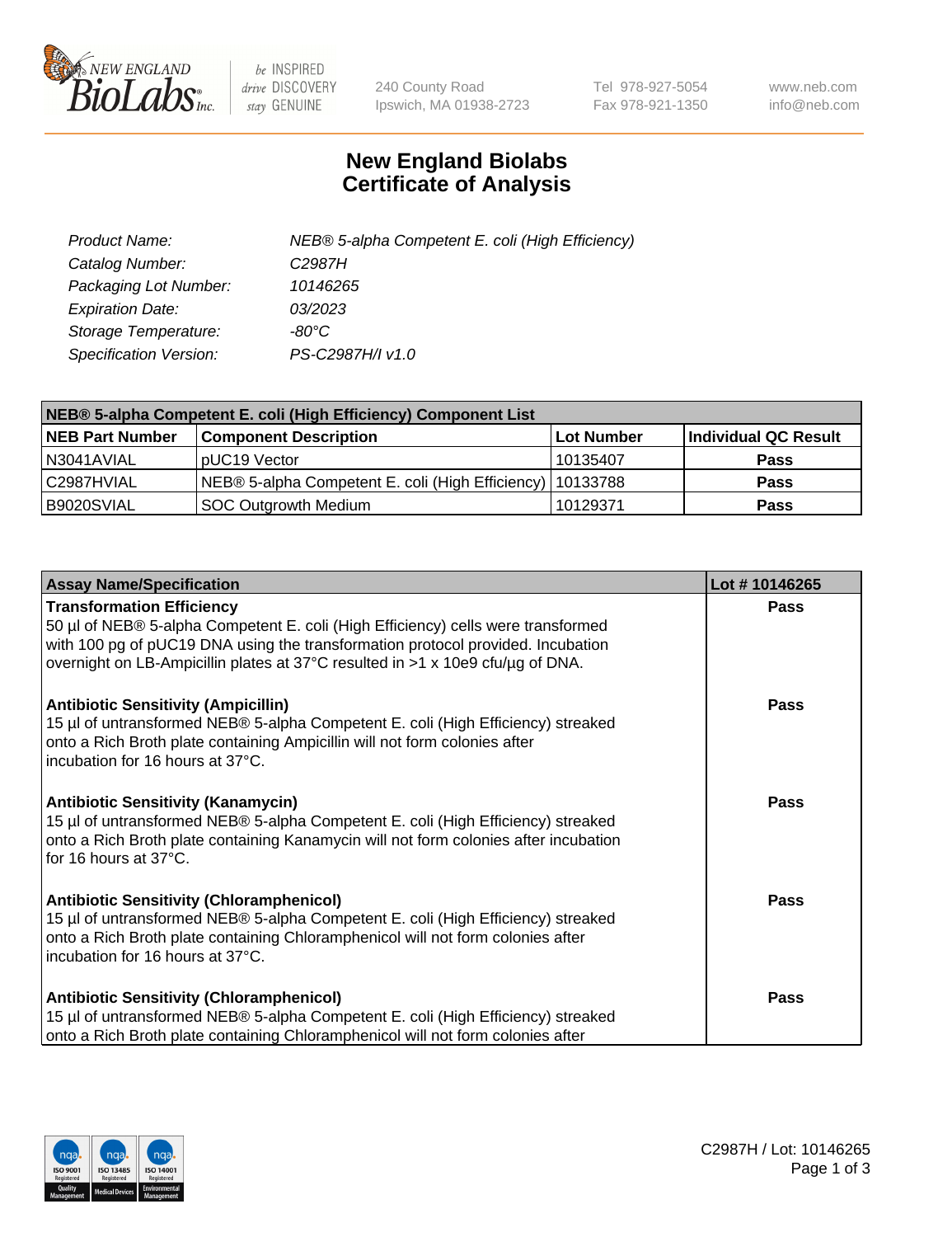

be INSPIRED drive DISCOVERY stay GENUINE

240 County Road Ipswich, MA 01938-2723 Tel 978-927-5054 Fax 978-921-1350

www.neb.com info@neb.com

| <b>Assay Name/Specification</b>                                                                                                                                                                                                                         | Lot #10146265 |
|---------------------------------------------------------------------------------------------------------------------------------------------------------------------------------------------------------------------------------------------------------|---------------|
| incubation for 16 hours at 37°C.                                                                                                                                                                                                                        |               |
| <b>Antibiotic Sensitivity (Spectinomycin)</b><br>15 µl of untransformed NEB® 5-alpha Competent E. coli (High Efficiency) streaked<br>onto a Rich Broth plate containing Spectinomycin will not form colonies after<br>incubation for 16 hours at 37°C.  | <b>Pass</b>   |
| Antibiotic Sensitivity (Nitrofurantoin)<br>15 µl of untransformed NEB® 5-alpha Competent E. coli (High Efficiency) streaked<br>onto a Rich Broth plate containing Nitrofurantoin will not form colonies after<br>incubation for 16 hours at 37°C.       | Pass          |
| <b>Antibiotic Sensitivity (Tetracycline)</b><br>15 µl of untransformed NEB® 5-alpha Competent E. coli (High Efficiency) streaked<br>onto a Rich Broth plate containing Tetracycline will not form colonies after<br>incubation for 16 hours at 37°C.    | Pass          |
| <b>Antibiotic Sensitivity (Streptomycin)</b><br>15 µl of untransformed NEB® 5-alpha Competent E. coli (High Efficiency) streaked<br>onto a Rich Broth plate containing Streptomycin will not form colonies after<br>incubation for 16 hours at 37°C.    | <b>Pass</b>   |
| <b>Blue-White Screening (α-complementation, Competent Cells)</b><br>NEB® 5-alpha Competent E. coli (High Efficiency) were shown to be suitable for<br>blue/white screening by $\alpha$ -complementation of the $\beta$ -galactosidase gene using pUC19. | Pass          |
| Phage Resistance ( $\phi$ 80)<br>15 µl of untransformed NEB® 5-alpha Competent E. coli (High Efficiency) streaked<br>onto a Rich Broth plate does not support plaque formation by phage $\phi$ 80 after<br>incubation for 16 hours at 37°C.             | Pass          |

This product has been tested and shown to be in compliance with all specifications.

One or more products referenced in this document may be covered by a 3rd-party trademark. Please visit <www.neb.com/trademarks>for additional information.